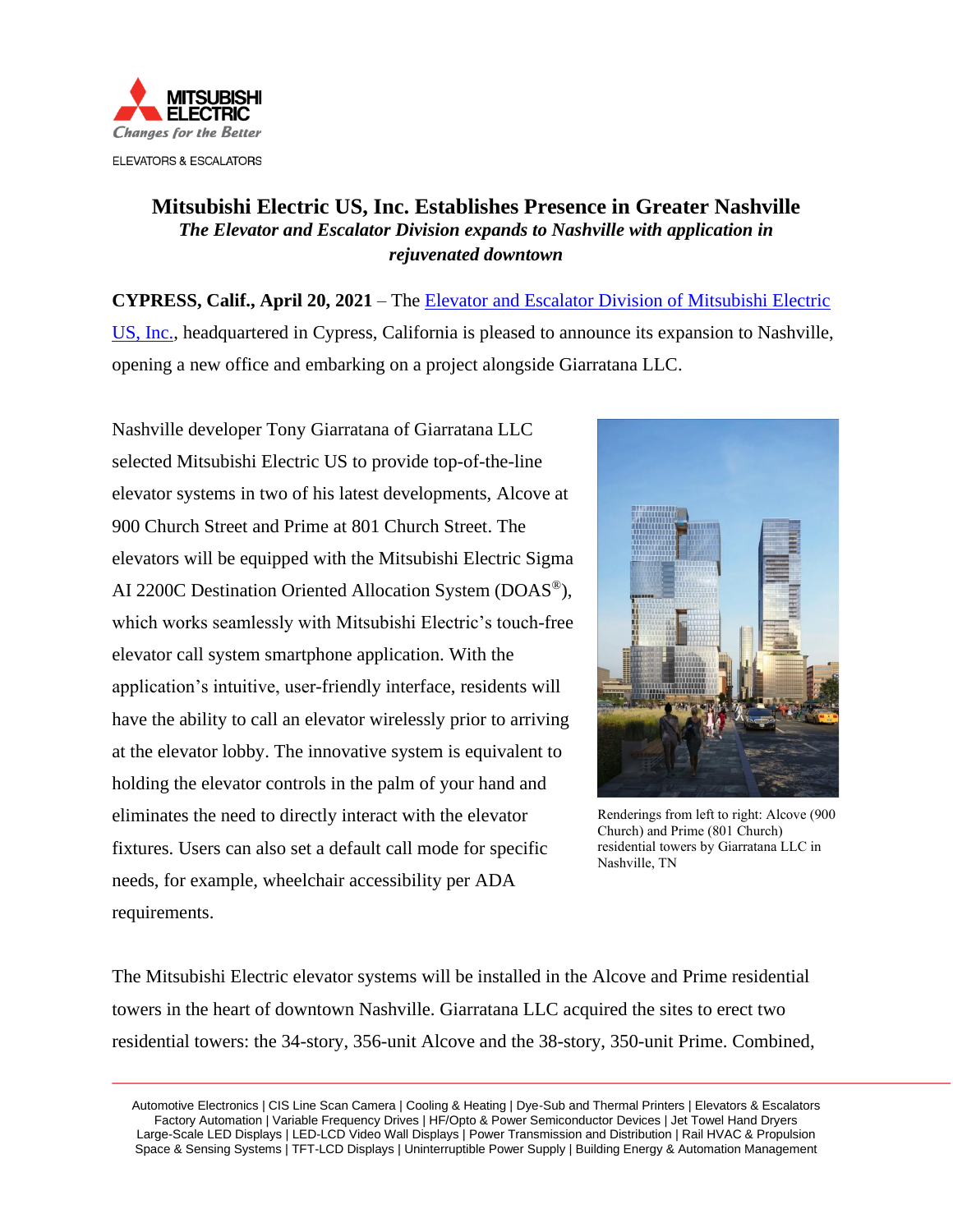the two skyscrapers will house 706 apartments on nearly an acre of prime downtown real estate. Further, Prime will be among the tallest structures in the area upon project completion in late 2023. The towers, which will be constructed concurrently by AECOM Hunt, meet the increasing need for downtown residential spaces as they sit directly across from Nashville Yards, a mixeduse development expected to reinvigorate the city's downtown and bring more than 20,000 new jobs to the area.

"When we got word of the plans for Nashville's Yards, we quickly recognized the importance of providing a wide variety of residential options to serve the future employees of these fastgrowing businesses," notes Tony Giarratana, president, Giarratana LLC. "We also understood that high-rise living would be essential to Nashville's growth and quality of life as the downtown area becomes more populated and vibrant. Our architect, Goettsch Partners, agreed that Mitsubishi Electric was the best choice to meet the needs of our new luxury residential towers, and we're excited to partner with their vertical transportation division."

*[The Wall Street Journal](https://www.wsj.com/articles/austin-nashville-rank-at-top-of-hottest-u-s-job-markets-11582545600?mod=djem10point)* recently ranked Nashville, Tennessee as the second-hottest job market in the country. A portion of Nashville's growth can be accredited to tech giants Amazon and Asurion moving into the city's Nashville Yards and in the North Gulch, respectively — both just a stone's throw away from Giarratana's Alcove and Prime's apartments. With the city's proven resilience in the face of a challenging economic year in 2020, Nashville was the natural choice for Mitsubishi Electric US' move south.

"Establishing a presence for our division in Greater Nashville was an easy call to make," says Erik Zommers, senior vice president and general manager, Mitsubishi Electric US Elevator and Escalator Division. "Our organization is thrilled to support Nashville's revitalization with our high-quality vertical transportation systems. With Alcove and Prime among the tallest structures in the area, we're excited to show Music City what Mitsubishi Electric elevators are made of."

Other Mitsubishi Electric US Elevator and Escalator Division office locations include Cypress (CA), Oakland (CA), Dallas (TX), San Diego (CA), Seattle (WA), Honolulu (HI), Las Vegas (NV), Chicago (IL), Boston (MA), Washington, DC, Tampa (FL) and San Francisco (CA). For